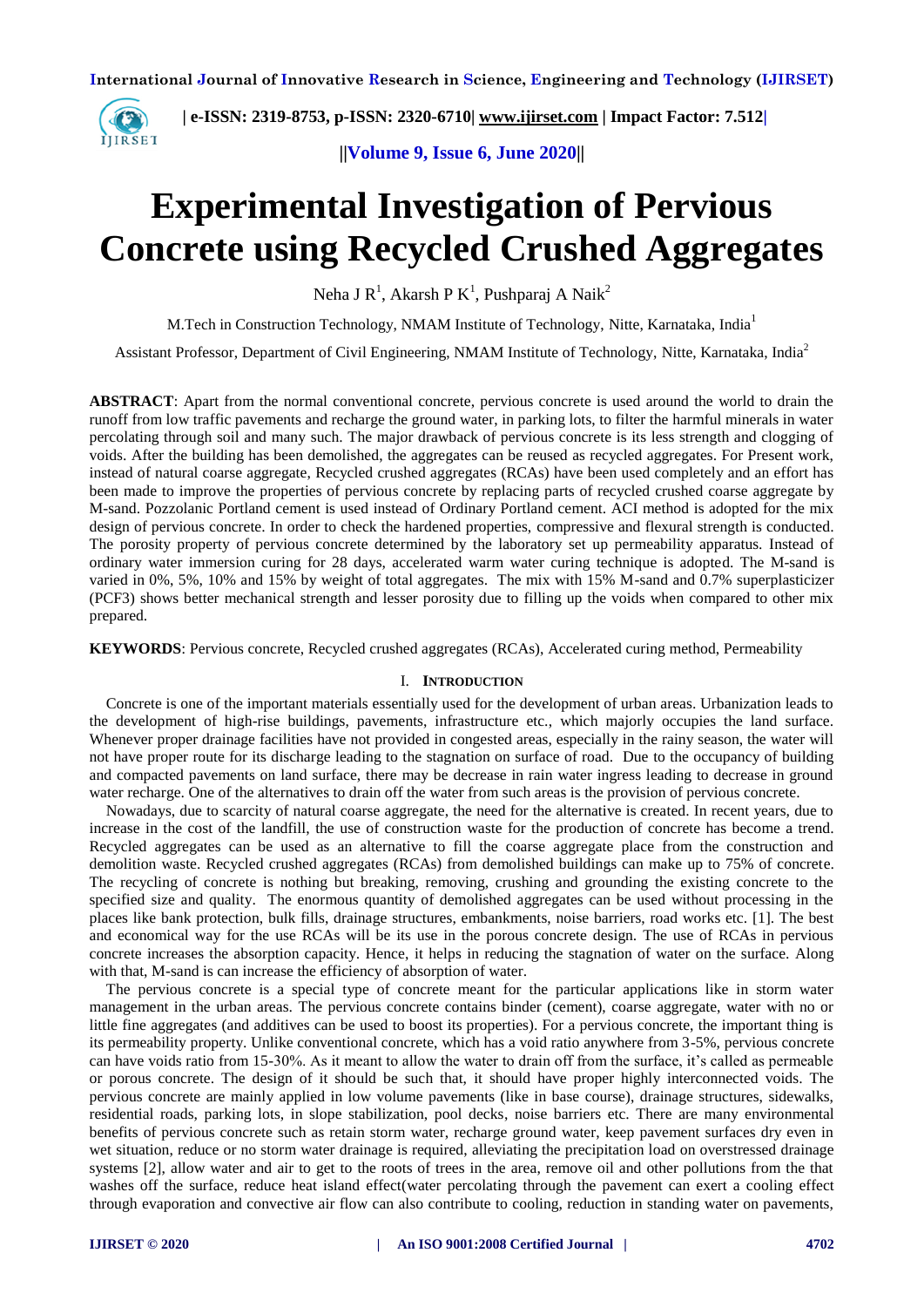

 **| e-ISSN: 2319-8753, p-ISSN: 2320-6710| [www.ijirset.com](http://www.ijirset.com/) | Impact Factor: 7.512|**

#### **||Volume 9, Issue 6, June 2020||**

and reduced tire pavement noise emission). With high level of permeability pervious concrete can effectively capture the first flush of rainfall (the part of the run-off with a higher contaminant concentration) and allow it to percolate into the ground where it is filtered and treated through soil chemistry and biology.

The main complaint about the use of pervious concrete is its lesser mechanical strength. Due to which, the application of is restricted in the high traffic pavements. As it's porous in nature, the rain water can carry small unwanted particles, creating clogging problems [3]. Clogging makes the concrete maintenance costly and decreased infiltration rate.

#### II. **RELATED WORK**

In order to overcome these problems and for the betterment of pervious concrete properties using recycled aggregates, many researchers around the world are working, here are some of the literatures regarding that,Yang and Jiang investigated the effect of compaction energy on pervious concrete, void ratio, compressive strength, tensile strength, unit weight, and freeze- thaw durability.Bakshi.et.alhave designed the pervious concrete with 15% voids in order check the mechanical properties and infiltration rate. Pitroda et al. have examined the mechanical properties by replacing hypo sludge and suggested recommended using hypo sludge in concrete to save the paper industry waste disposal costs inspite of getting lesser strength than the traditional pervious concrete.Nguyen and khan investigated with 20%, 40% and 60% seashell by-products as coarse aggregate in place of normal one and 40% replacement of it showed better strength and permeability properties. The addition of sand and short fibres can be used to optimize the strength, porosity, freeze thaw resistance properties of porous concrete [8]. Yap et alblended the natural and recycled coarse aggregate in order to analyse the greenhouse gases assessment of pervious concrete. Sriravindrarajah et al.used ground granulated blast furnace slag up to 70% by weight of cement and RCAs for the preparation of pervious concrete for the examination of strength and porosity properties and concluded that water permeability of pervious concrete is primarily influenced by the porosity and not affected by the use of recycled concrete aggregate.Sharma et al.investigated the effects of different cement to coarse aggregate ratio and added different percentages of fine aggregate for pervious concrete and the mix with 10% fine aggregate with 1:4 c/a ratio showed them an enhanced mechanical properties. The clogging potential and abrasion resistance had been investigated by Hassan et al.along with thevoid content, porosity and other mechanical properties by using RCAs and slags in the porous concrete. The clogging problem of porous concrete or permeability can be restored to acceptable range through pressurized water washing [12].Permeability co-efficient of porous concrete with polypropylene thick fibre was observed to be better when compared with polypropylene and copper coated steel fibre with recycled aggregates [13]. As the usage of recycled aggregates may give lesser mechanical properties to the concrete, Liu et al.have used silane polymer emulsion treatment to enhance the strength and permeability properties of RCAs incorporated pervious concrete. As concerned to the waste utilization, Lori et al.have used the copper slag aggregates replacing dolomiteas coarse aggregates in the porous concrete preparation and they achieved greater permeability properties including copper slag aggregates. As the voids are not filled in case of pervious concrete, it's light in nature and considered to be light weight concrete due to which it has properties like lesser density and drying shrinkages. Aliabdo et al.used recycled coarse aggregates in 50% and 100% by weight of natural one with aggregate size varying 9.5mm & 19mm and investigated with fibre rubber, polypropylene fiber, silica fume and styrene butadiene latex as a property enhancer to enhance the strength indices of pervious concrete. Styrene butadiene rubber based polymer powder and latex were used by Bhutta et al**.** in order to improve strength properties and compared the pervious concrete properties by incorporating recycled aggregates and natural coarse aggregates. By increasing w/c from 0.25 to 0.30 and replacement ratio of RCAs, Zhang and Gaoobtained conclusion that void content and permeability increased but compressive, splitting and abrasion resistance shows downward trend. The pervious concrete may subjected to impact loads when they used as pavement materials. Savithri et al.designed the pervious concrete with cement partially replaced by the ground granulated blast furnace slag and adding recrornfibers and fine aggregates as strength improving material, drop ball method was used by them to check the impact strength of designed porous concrete.

In the present investigation, pervious concrete is designed by ACI method. In order to utilize the demolition waste, the recycled crushed aggregates have been used instead of natural coarse aggregate, as waste utilization; fly ash based Pozzolanic Portland Cement used instead of ordinary one. The M-sand and sulphonated based superplasticizer are used to examine in order to overcome the strength back sets of pervious concrete. Instead of any bond aiding compound, superplasticizer is used to create the bond between cement particles. Along with that accelerated warm water curing technique is used instead of 28 days water immersion curing method to avoid such time lag. The fresh properties of superplasticizer induced pervious concrete have been conducted. The compressive strength, flexural strength and porosity properties of casted pervious concrete is explained in upcoming paragraphs.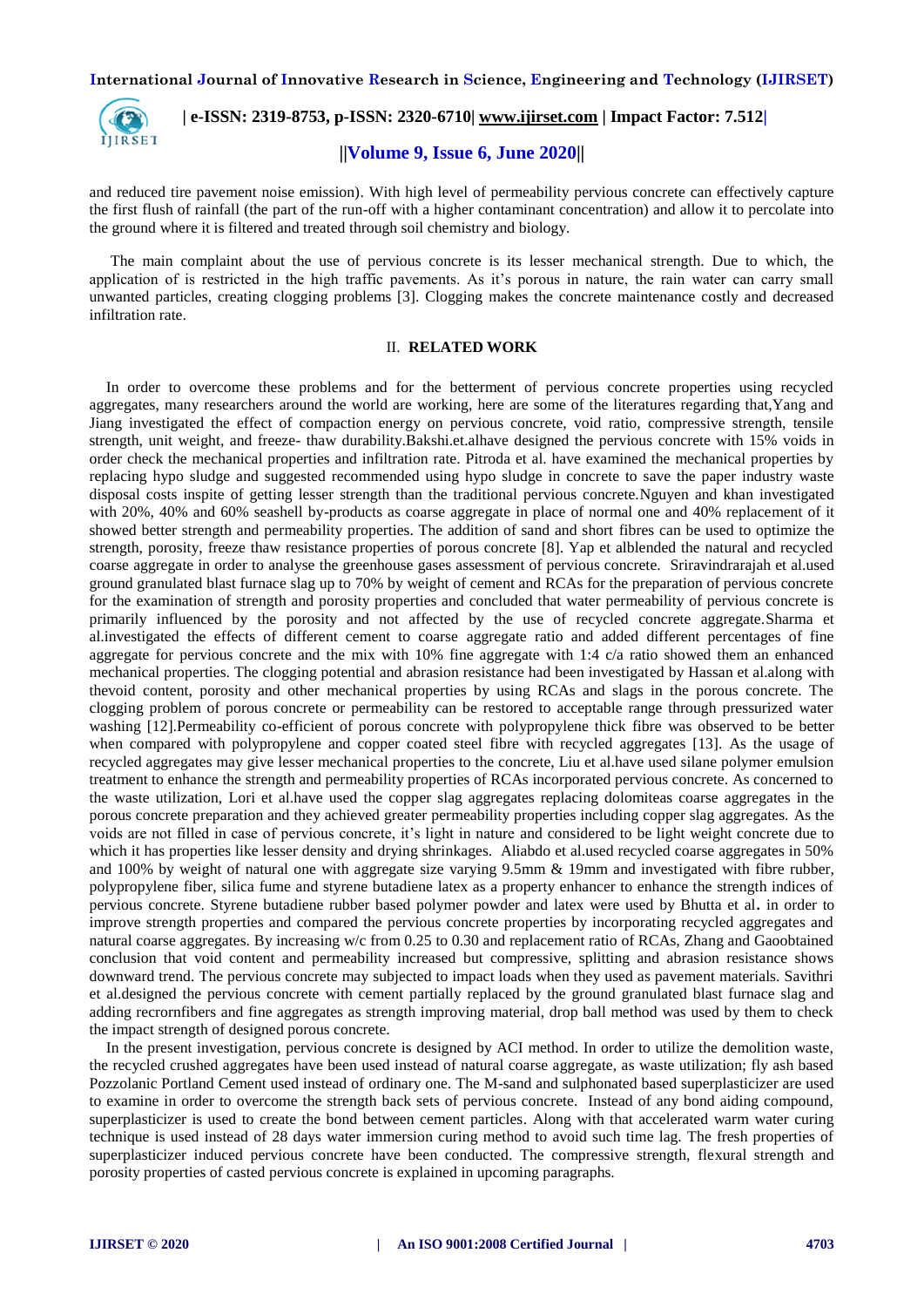

 **| e-ISSN: 2319-8753, p-ISSN: 2320-6710| [www.ijirset.com](http://www.ijirset.com/) | Impact Factor: 7.512|**

**||Volume 9, Issue 6, June 2020||** 

#### III. **METHODOLOGY**

#### A. *MATERIALS*

The materials used for the investigation are cement, recycled coarse aggregate, river sand, water and superplasticizer. As a binder material, Pozzolanic Portland Cement (PPC) conforming to IS: 1489 (Part 1)-1991 is used. It was procured from a reputed cement company and guaranteed with chemical composition. The basic test results of PPC have shown in table I.

| SI.<br>No      | <b>Tests</b>                                 | <b>Results</b>                     | <b>Test Methods</b>       |
|----------------|----------------------------------------------|------------------------------------|---------------------------|
| 1              | Specific gravity by Le-<br>Chatelier's flask | 3.15<br>IS 4031 (Part 11)-<br>1988 |                           |
| $\mathfrak{D}$ | Fineness test by 90 $\mu$ sieve<br>method    | Less than<br>1%                    | IS 4031 (Part 1)-<br>1996 |
| 3              | Standard consistency                         | 33%                                | IS 4031 (Part 4)-<br>1988 |
| 4              | Initial setting time.                        | $95 \text{ min}$                   | IS 4031 (Part 5)-<br>1988 |
| 5              | Final setting time                           | 355 min                            | IS 4031 (Part 5)-<br>1988 |

| TABLE I. | PHYSICAL PROPERTIES OF PORTLAND POZZOLANA CEMENT |
|----------|--------------------------------------------------|
|          |                                                  |

Coarse aggregate used in the investigation is Recycled Crushed Aggregates (RCA) instead of natural granite aggregates. RCAs used are conforming to IS: 383-2016. The RCAs used are Surface moisture dry and basically angular or flaky in nature (which is suitable for porous concrete). The RCAs are brought from demolition work taken place at college premises and they are crushed in abrasion machine and manually to some extent. As we require voids, 16mm down and 12.5mm retained coarse aggregates were used. The physical properties of RCAs have been shown in table II.

| SI.<br>No.   | <b>Results</b><br><b>Tests</b>               |        | <b>Test Methods</b>       |  |  |
|--------------|----------------------------------------------|--------|---------------------------|--|--|
| $\mathbf{1}$ | Specific Gravity by<br>Pycnometer method     | 2.45   | IS 2386 (Pat 3)-<br>1963  |  |  |
| 2            | Water absorption by<br>oven dry method       | 3.4%   | IS 2386 (Part 3)-<br>1963 |  |  |
| 3            | Fineness modulus by<br>sieve analysis method | 8.05   |                           |  |  |
| 4            | Aggregate impact value                       | 28.75% | IS 2386 (Part 4)-<br>1963 |  |  |
| 5            | Los Angeles Abrasion<br>Value                | 30.30% |                           |  |  |

TABLE II. PHYSICAL PROPERTIES OF RECYCLED CRUSHED AGGREGATES

In order to increase the strength of pervious concrete, fine aggregates were used. Manufactured sand (M-sand) was used instead of natural river sand and procured from Oriental granites and crushers, Karkala. The grading chart is shown in Chart I and conforming to zone II of IS 383-2016 with fineness modulus of 2.49. The basic test results of Msand have been shown in table III.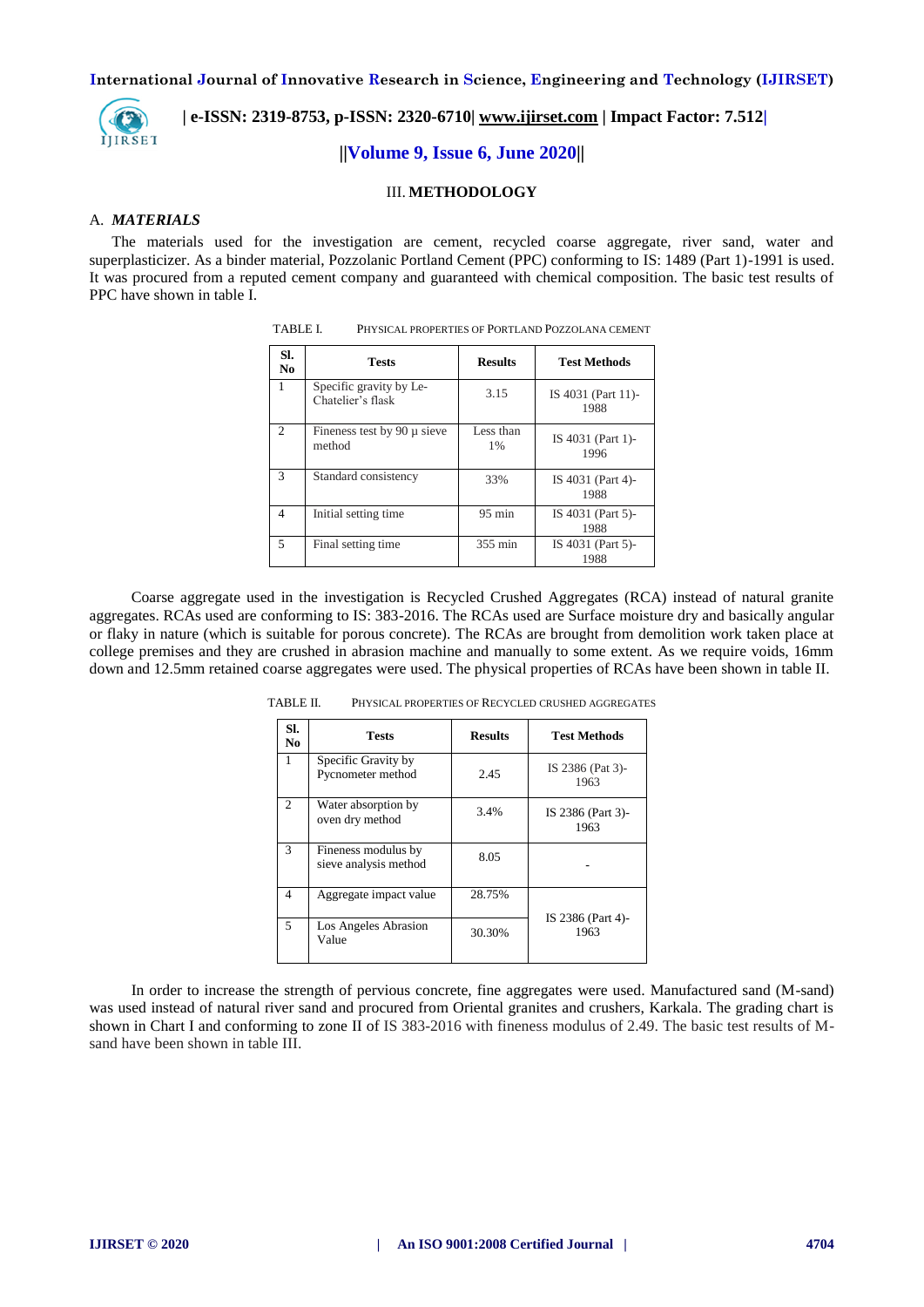

# **| e-ISSN: 2319-8753, p-ISSN: 2320-6710| [www.ijirset.com](http://www.ijirset.com/) | Impact Factor: 7.512|**

# **||Volume 9, Issue 6, June 2020||**



TABLE III. BASIC TEST RESULTS OF M-SAND

| SI.<br>N <sub>0</sub> | <b>Tests</b>                             | <b>Results</b> | <b>Test Methods</b>      |  |
|-----------------------|------------------------------------------|----------------|--------------------------|--|
|                       | Specific Gravity by<br>Pycnometer method | 2.63           | IS 2386 (Part 3)<br>1963 |  |
| $\mathcal{P}$         | Water absorption by<br>oven method       | 1.626%         |                          |  |

Water used is a potable one and free from harmful impurities conforming to BIS used to prepare mixes and for curing purpose. Superplasticizer used as a water reducing agent and to enhance bonding properties. Superplasticizer used is Conplast SP430 DIS procured from Fosroc Chemicals India Pvt. Ltd conforms to IS: 9103-1999. The superplasticizer used is a brown liquid based on Sulphonated naphthalene polymers with specific gravity 1.25.



Fig. 1. An image of superplasticizer sample used

#### B. *MIX PROPORTION*

The mix design for porous concrete was done based on American Concrete Institute method (ACI 211-91). For preparation of porous concrete, the stiff mix is preferred. Initially normal conventional porous concrete (PC0) and porous concrete with superplasticizer and without M-sand (PCF0) are designed. Later by fixing the superplasticizer dosage and to improve the mechanical properties, the parts of recycled crushed aggregates are replaced by M-sand. The M-sand replaced in 5%, 10% and 15% by weight of RCAs. We have named the specimens like PCF1, PCF2, and PCF3 for 5%, 10% and 15% M-sand respectively. As per ACI method, the w/c ratio is taken as 0.35. After conducting many trails, the dosage of superplasticizer is fixed as  $0.7\%$  by weight of cement. The aggregate-cement ratio (a/c) is obtained as 1:4.3. The mix proportions have been shown in Table IV. The total % voids obtained for PC0 specimen as 15.12% as per mix design. The care is needed while compacting the specimen.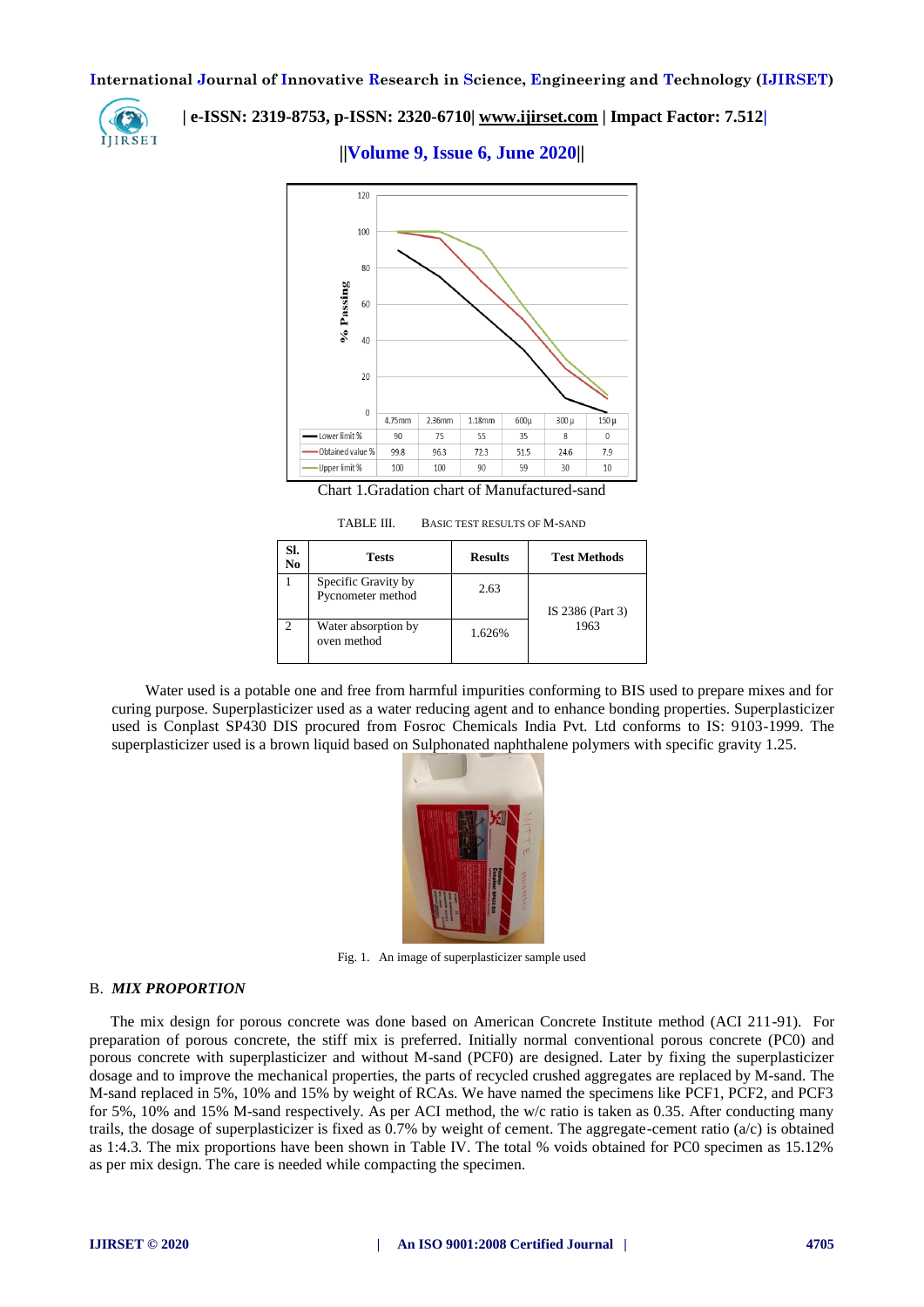

# **| e-ISSN: 2319-8753, p-ISSN: 2320-6710| [www.ijirset.com](http://www.ijirset.com/) | Impact Factor: 7.512|**

# **||Volume 9, Issue 6, June 2020||**

| Mix<br>name      | Addition<br>$of M-$<br>sand % by<br>weight of<br><b>RCAs</b> | PPC in<br>$\text{kg/m}^3$ | Water<br>in<br>kg/m <sup>3</sup> | <b>RCAs</b><br>in<br>$kg/m^3$ | M-<br>sand in<br>kg/m <sup>3</sup> | Conplast<br>$SP$ in<br>kg/m <sup>3</sup> |
|------------------|--------------------------------------------------------------|---------------------------|----------------------------------|-------------------------------|------------------------------------|------------------------------------------|
| PC <sub>0</sub>  |                                                              | 345                       | 120                              | 1485                          | $\theta$                           |                                          |
| PCF <sub>0</sub> |                                                              | 345                       | 120                              | 1485                          | 0                                  | 2.4                                      |
| PCF1             | 5                                                            | 345                       | 120                              | 1444                          | 75                                 | 2.4                                      |
| PCF <sub>2</sub> | 10                                                           | 345                       | 120                              | 1368                          | 149                                | 2.4                                      |
| PCF3             | 15                                                           | 345                       | 120                              | 1292                          | 223                                | 2.4                                      |

TABLE IV. MIX PROPORTION OF TESTED SPECIMENS



Fig. 2. Ingredients to make pervious concrete using RCAs

# C. *TESTS AND SPECIMEN DETAILS*

The ingredients were weighed as per obtained design and dry mixed initially. The water is added once the homogeneous mix is obtained and mixed thoroughly. The stiff mix obtained is checked for fresh properties by slump test. The consistency check is performed as per IS: 1199-1959. In order to check the hardened properties of pervious concrete, the compressive strength test and modulus of rigidity test were conducted. A minimum of 3 specimens were casted for each mix as shown in fig. 3 and accelerated curing method is used for curing and to accelerate the strength gain. For examining the compressive strength 100mmx100mmx100mm cubes were casted and cured. The compressive stress was applied at the constant rate until the specimen failed. The flexural strength of the specimens was tested by casting 100mmx100mmx500mm prism using symmetrical two-point loading. The hardened properties were tested based on the IS: 516-1959.



Fig. 3. Casting of specimens before placing it into curing tank

Accelerated curing is a time and cost saving method, instead of waiting for 28 days, the strength gain can be achieved in 24hrs. The procedure followed for Warm water accelerated curing would be as per IS: 9013-1978. Once the mix is placed in cubes, its allowed as it is without vibrating for atleast 3-4hrs. The warm water in accelerated curing tank should be maintaned between 55ºC and 65ºC. The specimens placed in tank covered with plate as shown in fig.4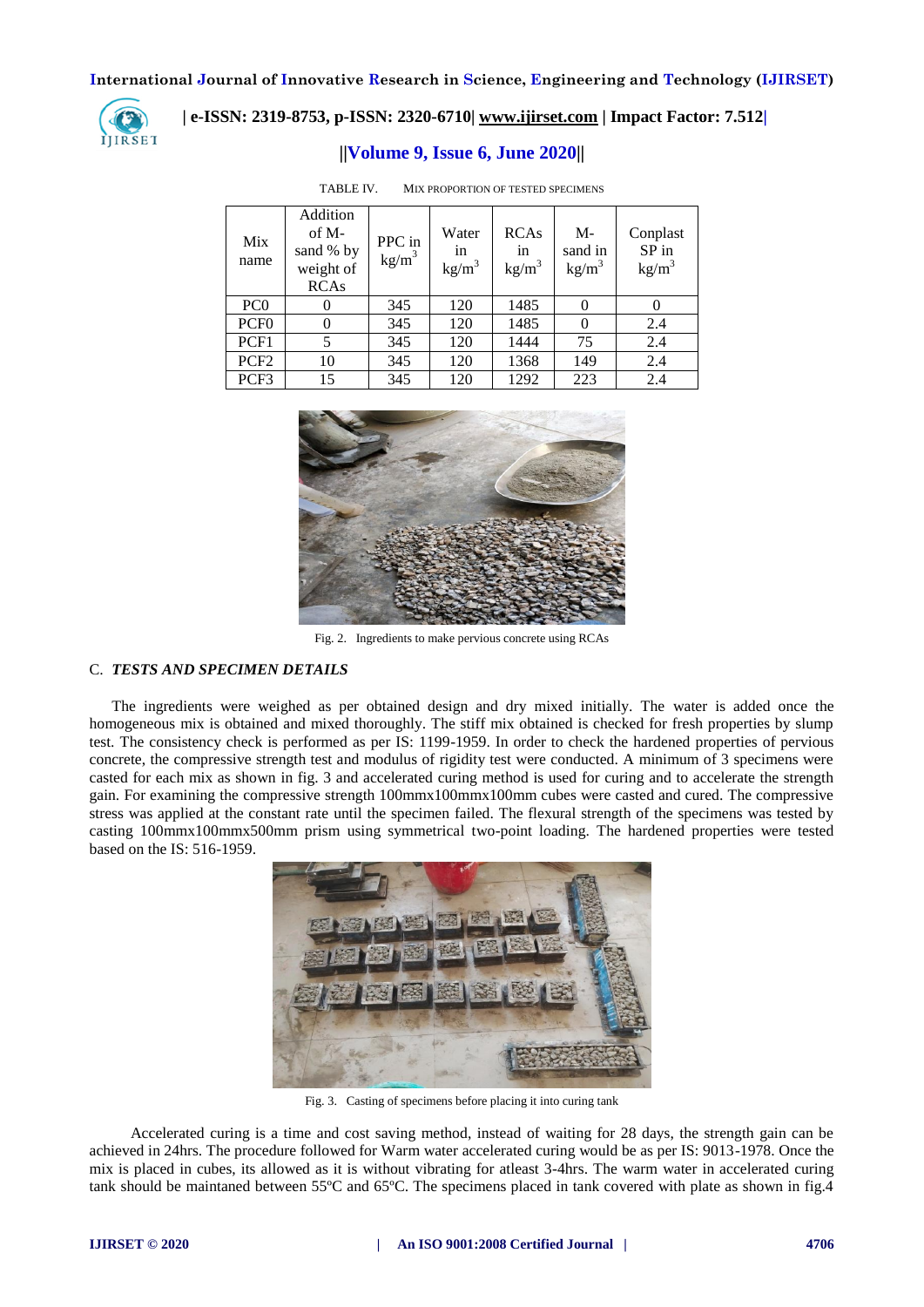

# **| e-ISSN: 2319-8753, p-ISSN: 2320-6710| [www.ijirset.com](http://www.ijirset.com/) | Impact Factor: 7.512|**

# **||Volume 9, Issue 6, June 2020||**

and allowed for at that temperature for 24 hrs (in between 14hrs and 34hrs). Later, its cooled for some duration not less than 1hr. The specimen cured is allowed for different testings.



Fig. 4. Accelerated warm curing technique

The most important criteria for pervious concrete is its permeability or porosity property. The cubes of 100mmx100mmx100mm were used and accelerated curing is adopted for curing. The permeability set up was made at laboratory as shown in fig.5. The constant head method permeability is adopted. Adjust the hydraulic head by controlling the inflow, water is continuously passed through the porous concrete at a constant head for some duration. Water is passed in such way that it covers overall surface of concrete. The discharge rate is noted down and permeability value is determined using the equation (1)

$$
k = \frac{qL}{Ah}
$$
 ......(1)  
Where, k= Co-efficient of permeability

L= Length of specimen A= Cross sectional area specimen

H=Constant head causing flow



Fig. 5. Permeabilty test apparatus

q= Discharge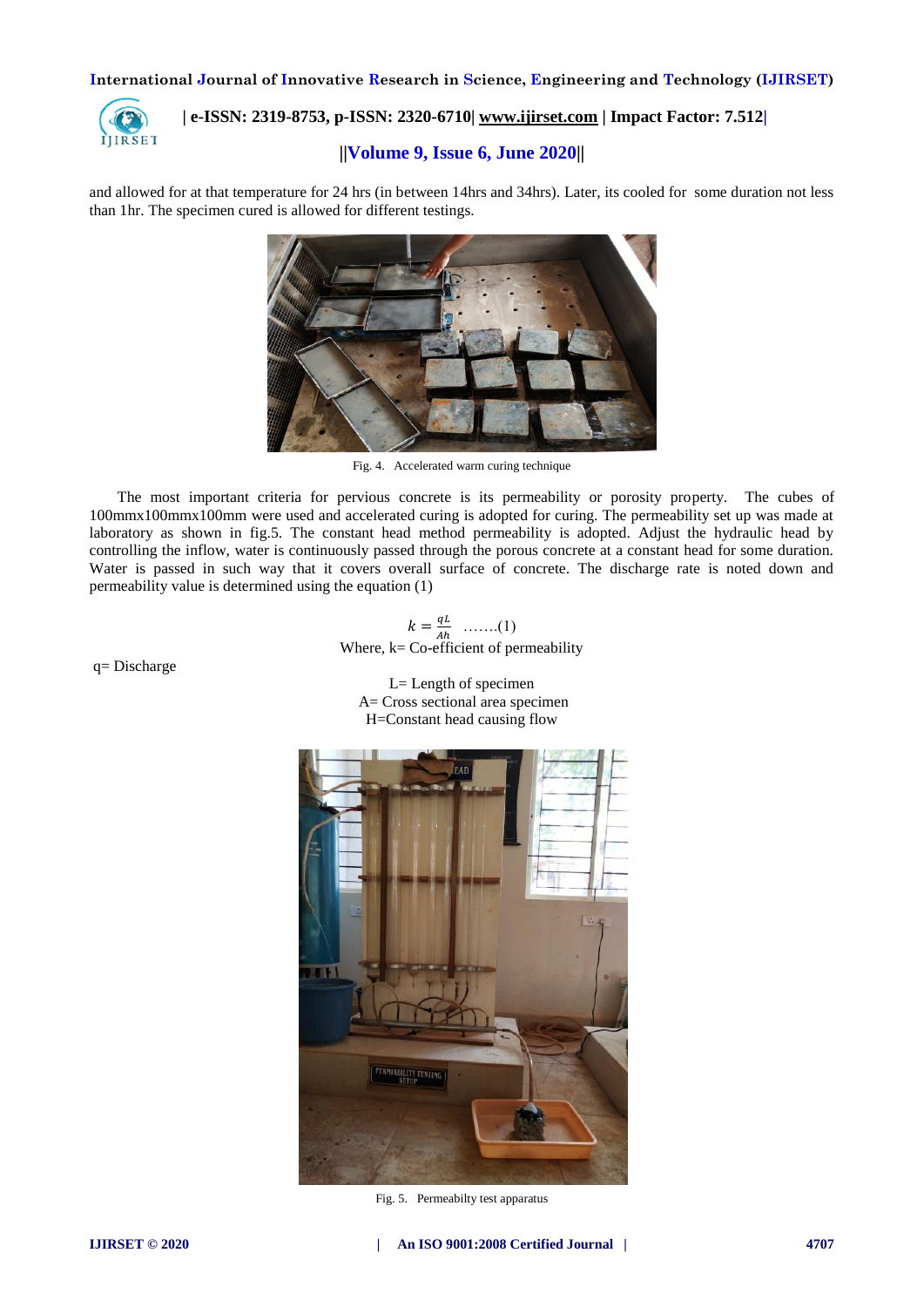

 **| e-ISSN: 2319-8753, p-ISSN: 2320-6710| [www.ijirset.com](http://www.ijirset.com/) | Impact Factor: 7.512|**

#### **||Volume 9, Issue 6, June 2020||**

IV.**EXPERIMENTAL RESULTS AND DISCUSSION**

#### A. *Fresh Properties test*

The slump test had been conducted in order to check the consistency of the mix and to fix the superplasticizer dosage. Usually the porous concrete is designed as a stiff mix due to its less w/c. The superplasticizer varied in 0%, 0.5%, 0.6%, 0.7% and 0.8% by weight of cement. The slump cone test results shown in table V. As the porous concrete does not require much workability, the mix with 0.7% of superplasticizer with slump value of 15mm is selected for further investigation. The effect of RCAs on workability was neutral as its constant for all the mixes. The variation of superplasticizer dosage doesn't give much of workability changes as we seen in table V.

| % of superplasticizer by weight of<br>cement | Slump value in mm |
|----------------------------------------------|-------------------|
| 0%                                           |                   |
| 0.5%                                         |                   |
| 0.6%                                         |                   |
| 0.7%                                         |                   |
| 0.8%                                         |                   |

TABLE V. SLUMP TEST RESULT

#### B. *Compressive strength test*

Pervious concrete's compressive strength has been checked by applying compressive loads over the accelerated cured cubes. The graph 1 shows linearly increasing trend of strength gain. The addition of superplasticizer increased the bearing capacity of casted cubes under the compressive loads with 15% increase. The PCF0 specimen shows increase in strength after adding sulphonated superplasticizer when compared to PC0 specimen by 14%. This may be due to the molecular re-arrangement and enhancement of bond strength. The graph also shows that the addition of Msand gives an increment in the compressive strength. The specimen PCF3 specimen shows 63% increase in compressive strength than the PC0 specimen. The graph shows upward trend due to the voids filling action by the added fine aggregates. Fine aggregates are added mainly to fill up the voids between the coarse aggregates. Whenever the voids are there in concrete volume, the load applied will not pass through that voids and specimen get damages very quickly. Inspite of using recycled coarse aggregates, the compressive strength obtained is considerable with concern to cement content used. The accelerated curing may also a plus point for obtaining such strength of pervious concrete designed. The superplasticizer used helps in proper dispersion of cement particles to achieve proper bond without forming clusters.



Graph 1. Compressive strength test result

#### C. *FLEXURAL TEST*

The prisms have been used to test the flexural strength of specimens. The results are depicted in the graph 2. The graph shows an increasing trend as we increase the fine aggregate content. The PCF0 specimen (0.7% superplasticizer) shows an increase of 20% than the PC0 specimen. This shows that due there is an impact of superplasticizer on improvement of strength. This is because of the increase in bonding between the cement particles. The addition of M-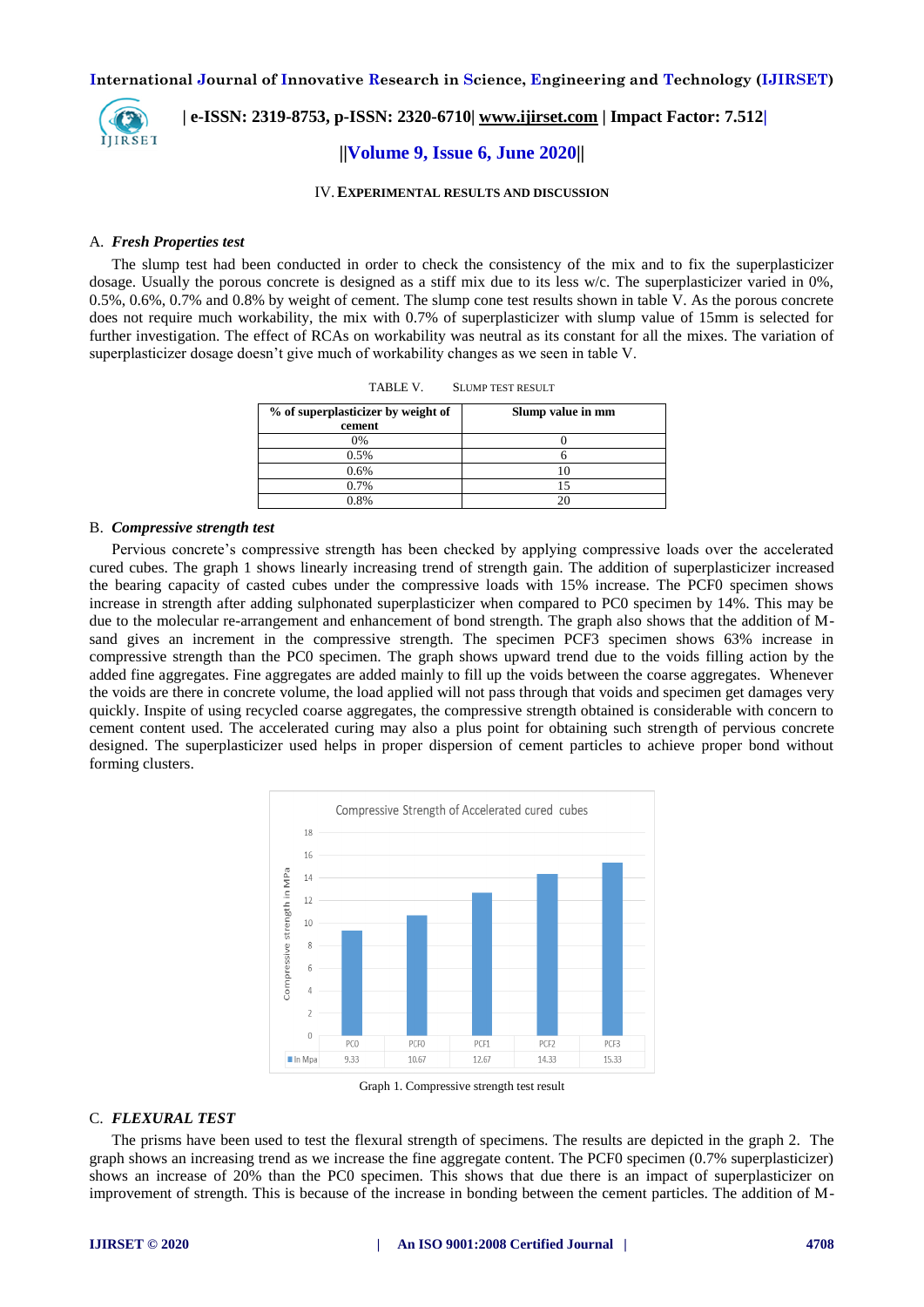

# **| e-ISSN: 2319-8753, p-ISSN: 2320-6710| [www.ijirset.com](http://www.ijirset.com/) | Impact Factor: 7.512|**

## **||Volume 9, Issue 6, June 2020||**

sand shows a linearly increasing graph because of voids filling action done by them. The mix with the 15% M-sand and 0.7% superplasticizer (PCF3) shows a greater flexural strength than other specimens prepared.



Graph 2. Flexural strength test result

#### D. *PERMEABILITY TEST*

The most important property for a pervious concrete is its permeability property. In order to make the concrete permeable, the gap or voids between the coarse aggregate and cement matrix is essential. The permeability test of prepared pervious concrete cubes is done by constant head method. In this method, the water level in the tube is maintained constant level throughout testing and run the water for particular duration to check the water draining capacity of specimens. The test results have been shown in the graph 3. The specimen PC0 shows the highest water draining capacity than other specimen. The specimen with highest fine aggregate content, PCF3 shows the least permeability value. This is mainly because the voids ratio in the specimen PCF3 is very much less than the PC0 specimen.



Graph 3. Permeabilty test result

The voids in PCF3 specimen is partially filled with the M-sand particles, because of the water draining time is more and along with that it has more stress resisting capacity when compared to other specimens. The values achieved are sufficient for the draining the runoff through pavement or parking lots and also usage of recycled aggregates has absorption capacity helping to decrease the water level on the pavement.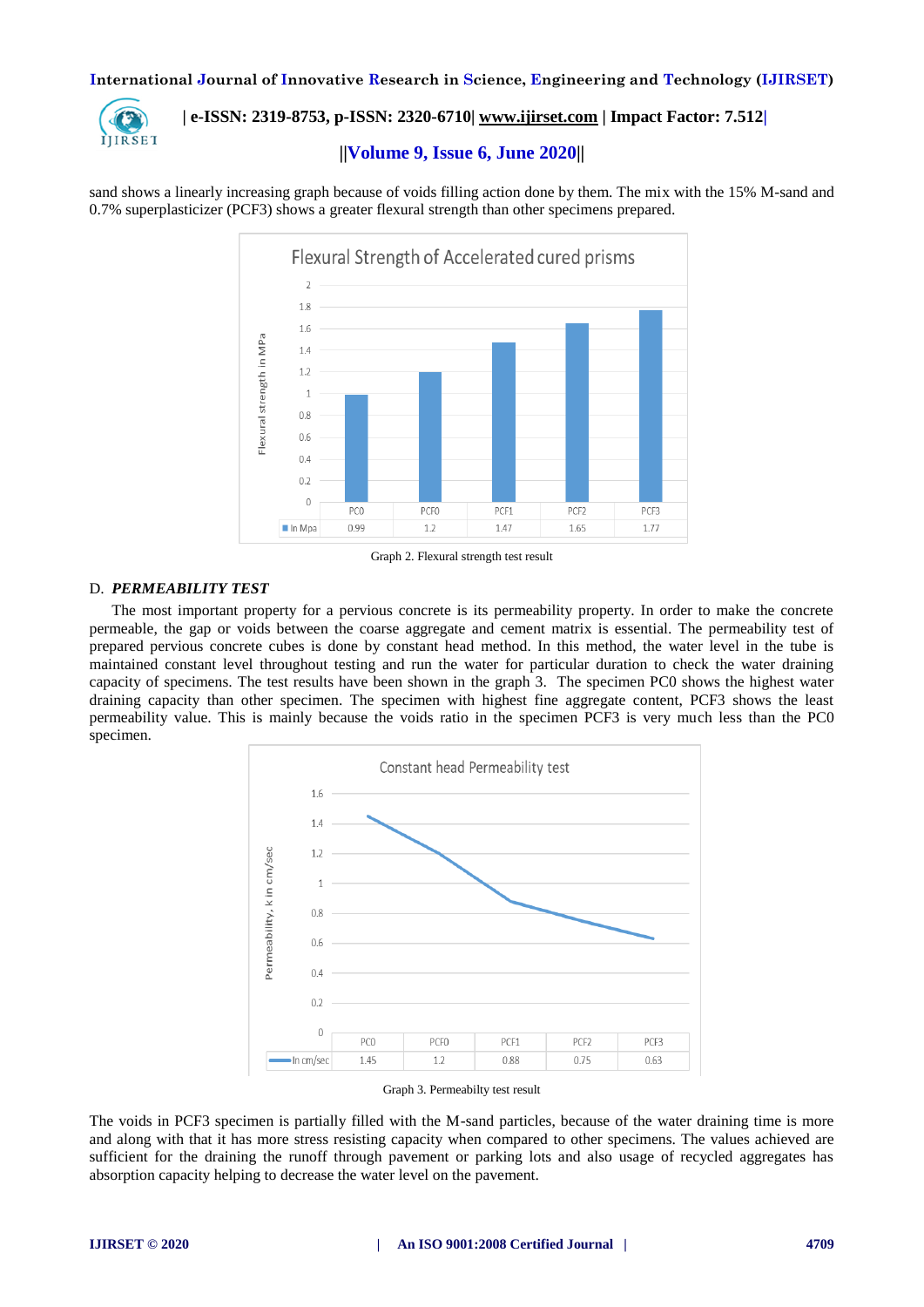

# **| e-ISSN: 2319-8753, p-ISSN: 2320-6710| [www.ijirset.com](http://www.ijirset.com/) | Impact Factor: 7.512|**

# **||Volume 9, Issue 6, June 2020||**

# V. **CONCLUSION**

As a solution to drain the rain water standing or flowing on the low traffic pavements and parking lots, the pervious concrete is designed. By minimizing the runoff to greater extent, the ground water can be recharged sufficiently in urban areas. Usage of recycled aggregates in pervious concrete increases the water absorption capacity. The experimental investigation shows the following conclusions,

- 1. The addition of M-sand and sulphonated based superplasticizer makes the pervious concrete stronger than the conventional pervious concrete. The PCF3 gives the highest compressive strength than all the specimens prepared.
- 2. There was also an improvement in flexural strength when fine aggregates used in the pervious concrete mix.
- 3. The use of warn water accelerated curing is a time saving one and there is no need to wait for the concrete to attain the strength for 28 days.
- 4. The permeability test result shows that the conventional (PC0) shows better water draining capacity than superplasticizer and M-sand incorporated specimens.
- 5. As the M-sand dosage increases, the stress-bearing capacity of the pervious concrete increases and the water draining capacity of the concrete decreases due to the gap filling process between the recycled aggregates.
- 6. Usage of recycled crushed aggregates in pervious concrete leads to utilization of demolition waste and encouragement of construction waste management as its not deemed fit for conventional fresh concrete.

#### VI. **FUTURE WORK**

Study can be made by adding different pozzolans and fibers as concern to improve the strength. Other waste materials and by- products can be used in the place coarse aggregates and fine aggregates as a resource utilization technique for the design of pervious concrete. The work carried extended by casting the specimen for the durability tests for different application.

#### **REFERENCES**

- 1) FHWA, Transportation applications of recycled concrete aggregate, Federal Highway Administration, September 2004, p.47
- 2) Mohammed Sonebi, Mohamed Bassuoni and AmmarYahia, "Pervious concrete: Mix design, Properties and Applications", Rilem Technical Letters, 1, pp.109-115.
- 3) S. Rajesh Kumar, "Charecteristic study on pervious concrete", International Journal of Civil Engineering and TechnologyVolume 6, Issue 6, June (2015), Pp. 165-176
- 4) Yang, J., Jiang, G., "Experimental Study on Properties of Pervious Concrete Pavement Materials," Cement and Concrete Research, Vol. 33, Pergamum, 2013.
- 5) PayalBakshi, Ankur Malik, Abhishek Singh Parihar, AhteshamAhamad, "Pervious Concrete", ISSN No 2277-8179, Vol.: 5, 2016.
- 6) JayeshkumarPitroda, Dr. L. B. Zala, Dr F. S. Umrigar "Utilization of Hypo Sludge by Eco-Efficient Development of Rigid Pavement in Rural Roads", International Journal of Engineering Trends and Technology (IJETT), Volume 4 Issue 9, Sep 2013
- 7) Nguyen D.H. and Khan A, "Use of seashell by-products in pervious concrete pavers", Journal of Civil and Environmental Engineering,42, 2012, pp.365-375.
- 8) J.T. Kevern, V.R. Schaefer, K. Wang, M.T. Suleiman, "Pervious Concrete Mixture Proportions for Improved Freeze-Thaw Durability", Journal of ASTM International Vol.5, 2017.
- 9) Soon Poh Yap, Paul Zhao Chiat Chen, YingxinGoh, Hussein Adebayo Ibrahim, Kim Hung Mo and ChoonWah Yuen, "Characterization of pervious concrete with blended natural aggregate and recycled concrete aggregate" Journal of Cleaner Production, 2018.
- 10) Rasiah Sri ravindra rajah, Neo Derek, Huai Wang and Lai Jian Wen Ervin , "Mix Design for Pervious Recycled Aggregate Concrete", International Journal of Concrete Structures and Materials Vol.6, pp. 239–246, December 2012.
- 11) Sharma S., Singla.S. And Kaur T., Mechanical Properties of Pervious Concrete, Proc. of Int.Conf. On Advances in Civil Engineering, 2012, pp.161-164.
- 12) Hilal El-hassan, PeimanKianmehr and SouhailZouaoui, "Properties of pervious concrete incorporating recycled concrete aggregates and slag", Construction and Building materials, Elsevier, 212, 2019, pp 164-175.
- 13) Haitangzhu, Chengcheng Wen, Zhanqiao Wang and Lan li, "Study on the permeability of recycled aggregate pervious concrete with fibers", Materials, MDPI, 13, 321, 2020.